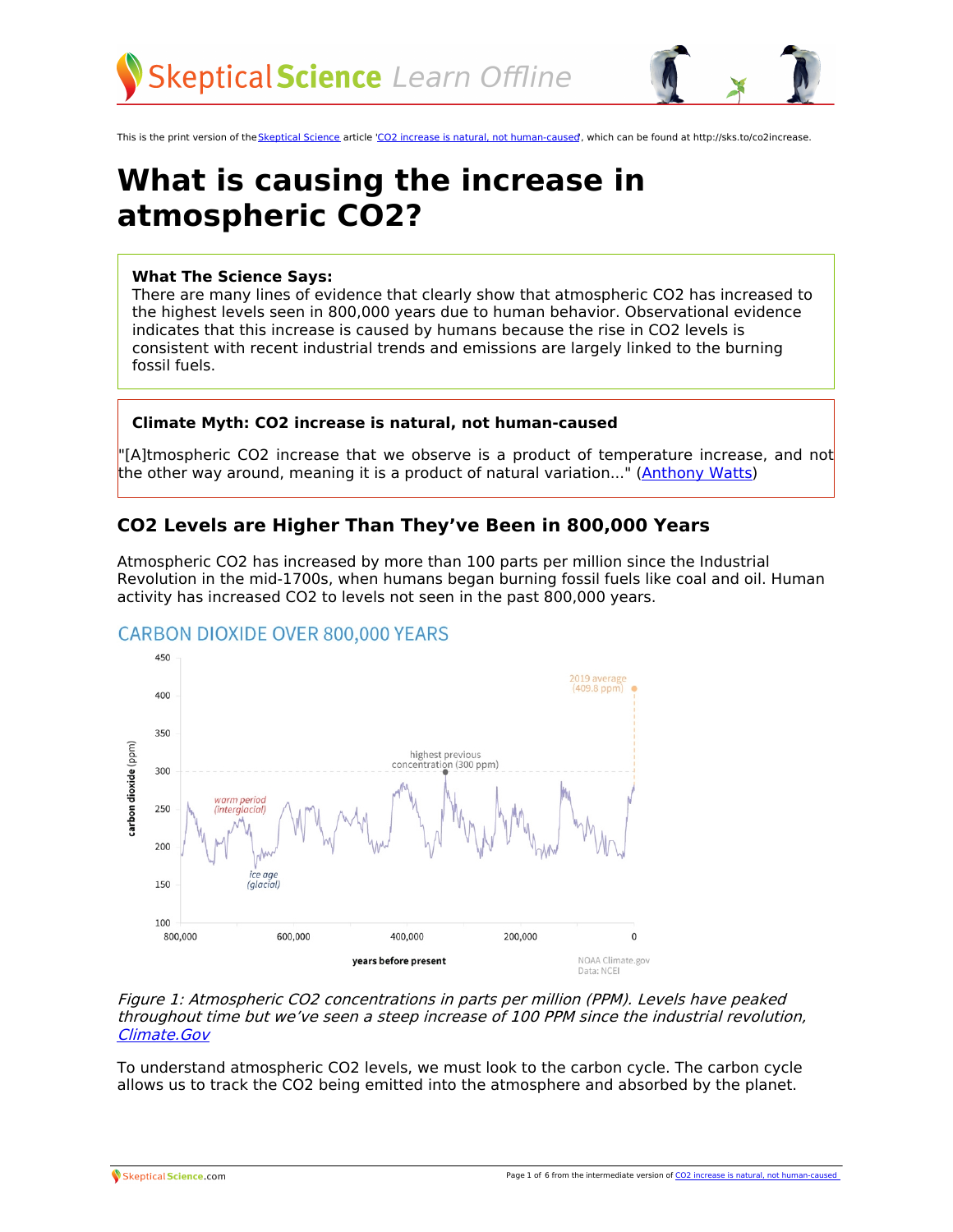

#### Figure 2: Bathtub Simulation, Climate [Interactive](https://www.climateinteractive.org/tools/climate-bathtub-simulation/)

A common analogy for this is a sink or bathtub. When you turn on a faucet, water flows into the basin and out through a drain. As the amount of water in the basin increases, more pressure is put on the drain, and therefore more water releases from the drain. The carbon cycle works in a similar way. As more CO2 (water from a faucet) is released into the atmosphere (the basin), more CO2 is naturally absorbed by the planet (the drain). In addition to the atmosphere, the planet has three main carbon reservoirs which include the solid earth, the land surface, and the ocean. Natural glacial and interglacial cycles over the last 800,000 years have worked to move CO2 between the atmosphere and these reservoirs, specifically the ocean reservoir.

Figure 1 shows that CO2 levels were lower during the glacial periods (180 PPM) and higher during warmer interglacial periods (280 PPM). Since the Industrial Revolution, there is a visible difference in CO2 level measurements in the "basin" (aka the atmosphere). This could be caused by either an increase in emissions from the "faucet" or decreased net removals in the "drain." Below we will take an in-depth look at the scientific evidence that net removals are actually increasing, and therefore the recent atmospheric CO2 increase must be due to an increase in emissions.

# **The Climate Myth Ignores Evidence of Human's Role in Increasing CO2**

Take a close look at the myth and you'll see that the argument being made implies that humans aren't the cause of recent CO2 increases because the increase is natural. Instead, the myth suggests that global warming is the cause of the CO2 increase and further, that global warming is occurring naturally. This commits the fallacy of "slothful induction" or ignoring relevant information to come to a conclusion. In this case, the myth ignores multiple sources of [observational](https://skepticalscience.com/its-not-us.htm) evidence that burning fossil fuels has caused increased atmospheric CO2 levels.

## **Ocean are Becoming More Acidic**

We know nature is not the source of growing CO2 levels in the atmosphere because land and ocean CO2 storage has increased. One way that we know the planet's "drain" is absorbing increased levels of CO2, is by looking at our oceans.

The oceans store the largest amount of the Earth's carbon, so if the atmospheric CO2 increase were ["natural",](https://skepticalscience.com/co2-coming-from-ocean.htm) it would likely be coming from the oceans. But we know the CO2 increase is not coming from the oceans because the pH of the oceans is dropping (a.k.a. ocean [acidification\).](https://skepticalscience.com/ocean-acidification-global-warming-intermediate.htm)

When CO2 is absorbed into a solution, it binds with a water molecule to form a molecule of [carbonic](https://www.noaa.gov/education/resource-collections/ocean-coasts/ocean-acidification) acid  $(H_2CO_3)$ 

Carbonic acid  $[H_2CO_3]$  has a rather strong acidifying effect in that 95% of it turns into bicarbonate [HCO<sub>3</sub>]. This loss of an  $H^+$  ion causes the ocean pH to [decrease](https://skepticalscience.com/Mackie_OA_not_OK_post_4.html).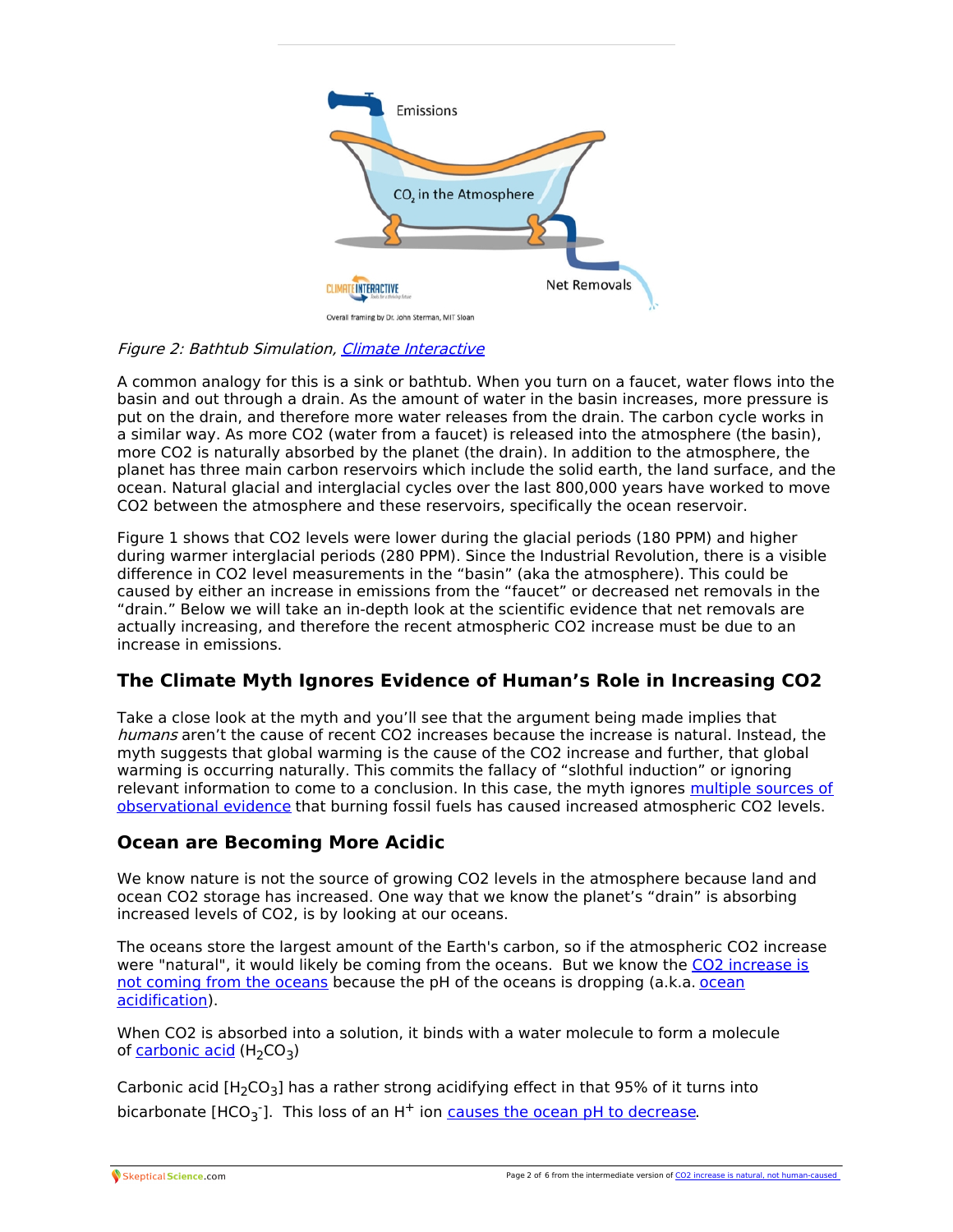In short, CO2 could be coming from the ocean, but falling pH shows that it's not. Instead, our oceans are absorbing more carbon than they are releasing.

## **Isotopic Signature Shows Increased Fossil Fuels Emissions in Atmosphere**

Isotopic evidence points to fossil fuels as the source of CO2 [emissions.Carbon](http://www.realclimate.org/index.php/archives/2004/12/how-do-we-know-that-recent-cosub2sub-increases-are-due-to-human-activities-updated/) is composed of three different isotopes: carbon-12, 13, and 14. Carbon-12 is by far the most common, while carbon-13 is about 1% of the total, and carbon-14 accounts for only about 1 in 1 trillion carbon atoms in the atmosphere.

CO2 produced from burning fossil fuels or burning forests has a different isotopic composition than CO2 in the atmosphere. This is because plants have a preference for the lighter isotope (carbon-12); thus they have lower carbon-13 to 12 ratios. Since fossil fuels are ultimately derived from ancient plants, plants and fossil fuels all have roughly the same carbon-13 to 12 ratio – about 2% lower than that of the atmosphere. As CO2 from these materials is released into, and mixes with, the atmosphere, the average carbon-13 to 12 ratio of the atmosphere decreases.

Reconstructions of atmospheric carbon isotope ratios from various proxies, such as tree rings and ice cores, have determined that the carbon-13 to 12 ratios in the atmosphere are the lowest today than they've been in the last 10,000 years. Furthermore, the carbon-13 to 12 ratios begin to decline dramatically just as the CO2 starts to increase — around 1850 AD. This is exactly what we expect if the increased CO2 is in fact due to fossil fuel burning beginning in the Industrial Revolution. These isotopic [observations](http://tamino.wordpress.com/2011/08/12/learning-from-bastardis-mistakes/) [confirm](http://www.sciencemag.org/content/256/5053/74.abstract) that the increase in atmospheric CO2 comes from plant-based carbon, not from the oceans or volcanoes.



Figure 3: Ice core carbon isotope measurements of atmospheric CO2

Some [argue](https://skepticalscience.com/Murry-Salby-CO2-rise-natural.htm) that the carbon-13 ratio isn't unique to fossil fuels. However, because the carbon-14 ratio has also decreased significantly (Figure 4), we know it's from old (fossil fuel) sources, not modern sources. The carbon-14 ratio decreases as more fossil fuel emissions dilute the atmospheric CO2 signature. This is not new science either, it's something we've known for over half a century [\(Revelle](http://uscentrist.org/about/issues/environment/docs/Revelle-Suess1957.pdf) and Suess 1957), and there have been many studies confirming these results. For example, Levin & [Hesshaimer](http://agwobserver.wordpress.com/2009/10/31/papers-on-anthropogenic-carbon-dioxide-observations/) (2000):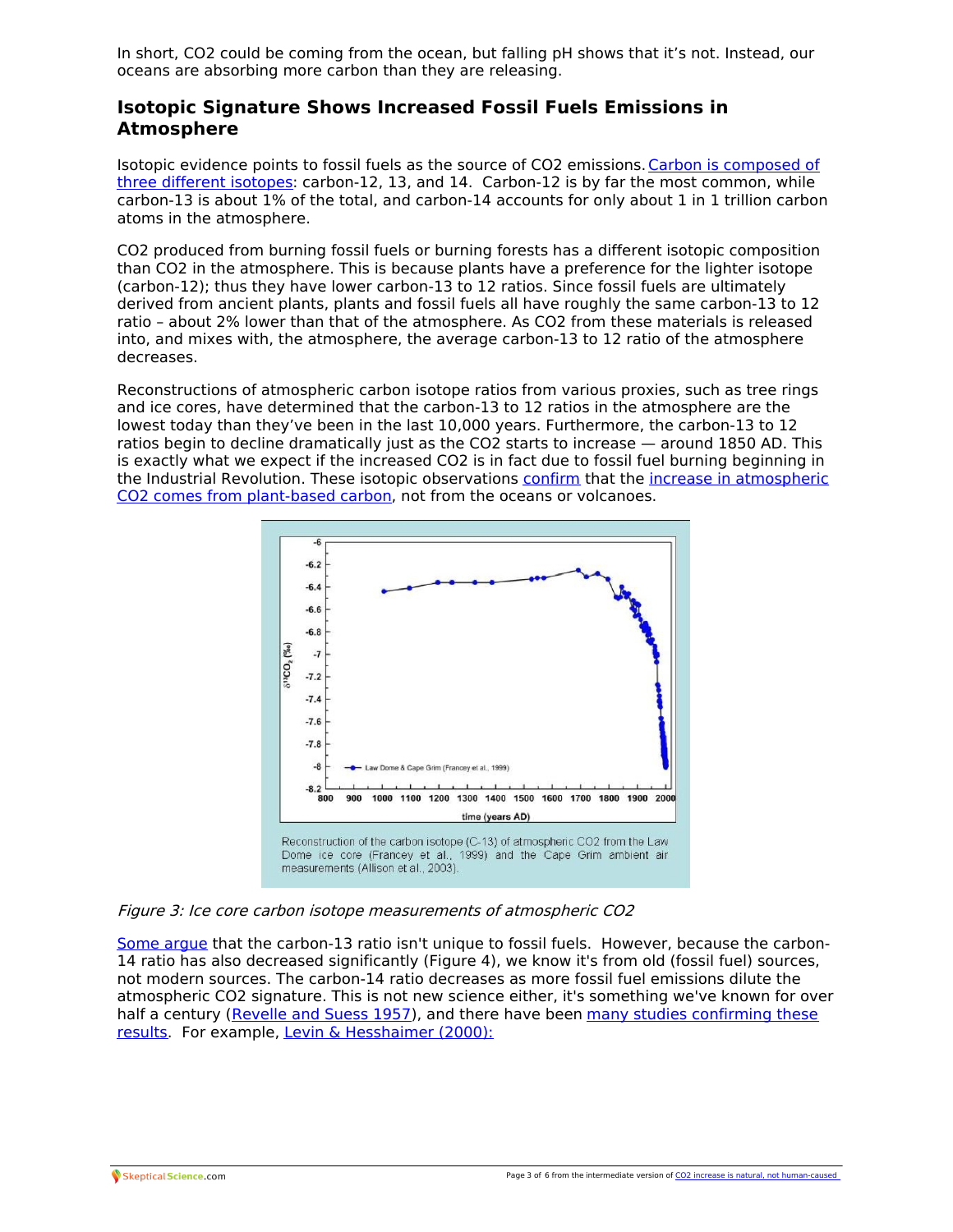

Figure 4: [Temporal](http://archiv.ub.uni-heidelberg.de/volltextserver/volltexte/2006/6862/pdf/LevinRAD2000.pdf) change of carbon-14 ratio in tree rings grown at the Pacific coast (Levin  $\&$ Hesshaimer 2000)

# **Atmospheric O2 is Decreasing**

We also know that burning fossil fuels has led to the recent increases in CO2 levels because of observed decreases in atmospheric oxygen levels. Burning carbon requires oxygen, so when we burn an atom of carbon, the required oxygen becomes part of the CO2 molecule. If the CO2 increase is caused by burning carbon (fossil fuels), we would expect atmospheric O2 levels to decrease at the same rate. And that's indeed what we observe (Figure 5). O2 concentration is changing exactly as we would expect from a [fossil-fuel](https://www.ipcc.ch/site/assets/uploads/2018/02/WG1AR5_Chapter06_FINAL.pdf) driven CO2 increase.



Figure 5: Atmospheric Oxygen Concentration observed from Cape Grim, Tasmania

# **Correct Causation: Human Emissions Contribute to Atmospheric CO2 Increases**

So let's review. One climate myth argues that atmospheric CO2 increases are the result of natural global temperature changes. However, as described above, scientists have found multiple lines of evidence that show recent CO2 level increases are the result of burning fossil fuels. Between ocean acidification, isotopic signatures of the atmosphere, and trends in O2 levels, the evidence is abundantly clear that burning fossil fuels have resulted in an increase of atmospheric CO2, not seen in 800,000 years. The correct causation is an important distinction to make. Rather than global warming causing the increase in atmospheric CO2, our use of fossil fuels are actually the source of the increase. Moreover, we know that it is this human[caused](http://skepticalscience.com) increase in atmospheric CO2 that is warming our planet.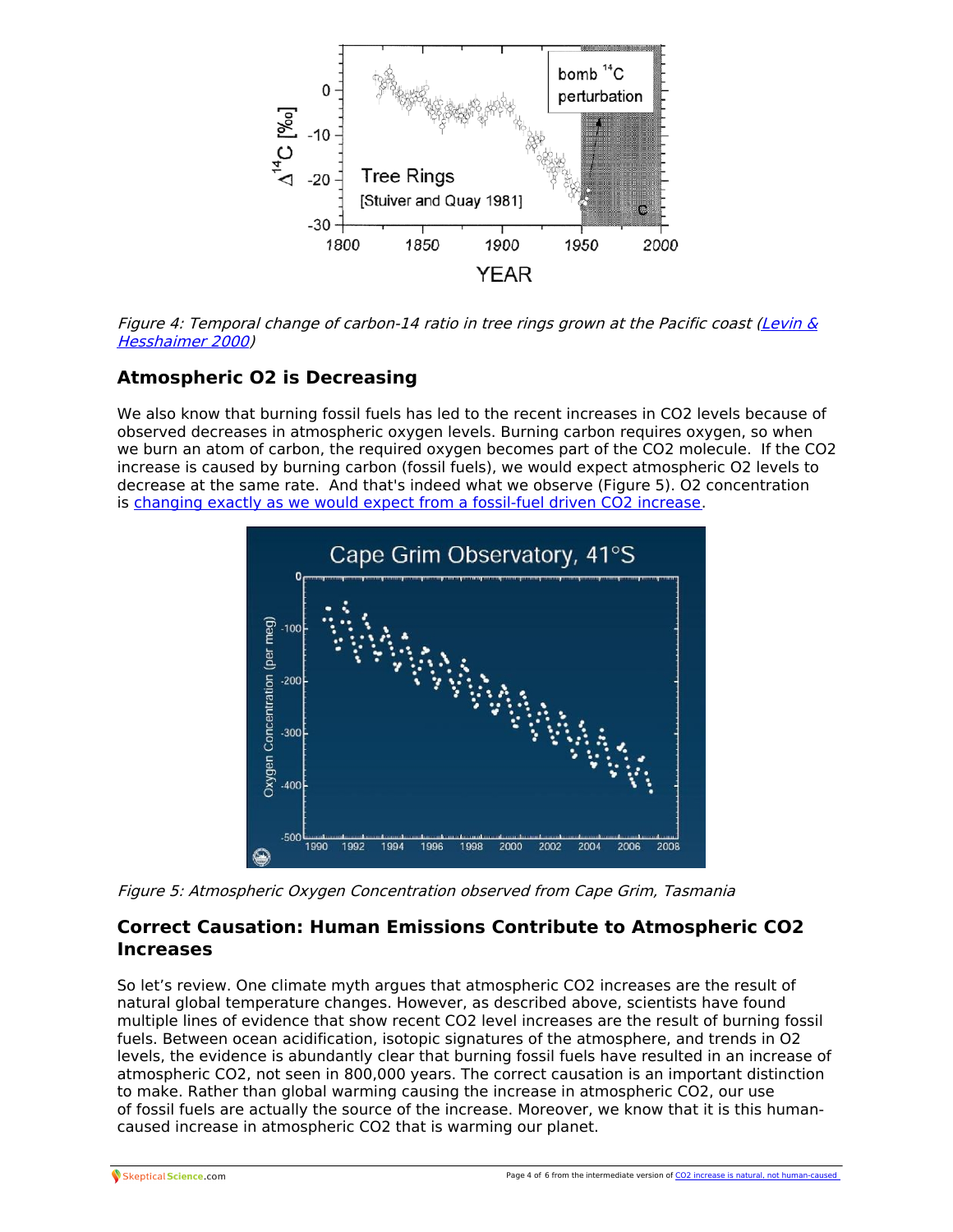

 $\Box$